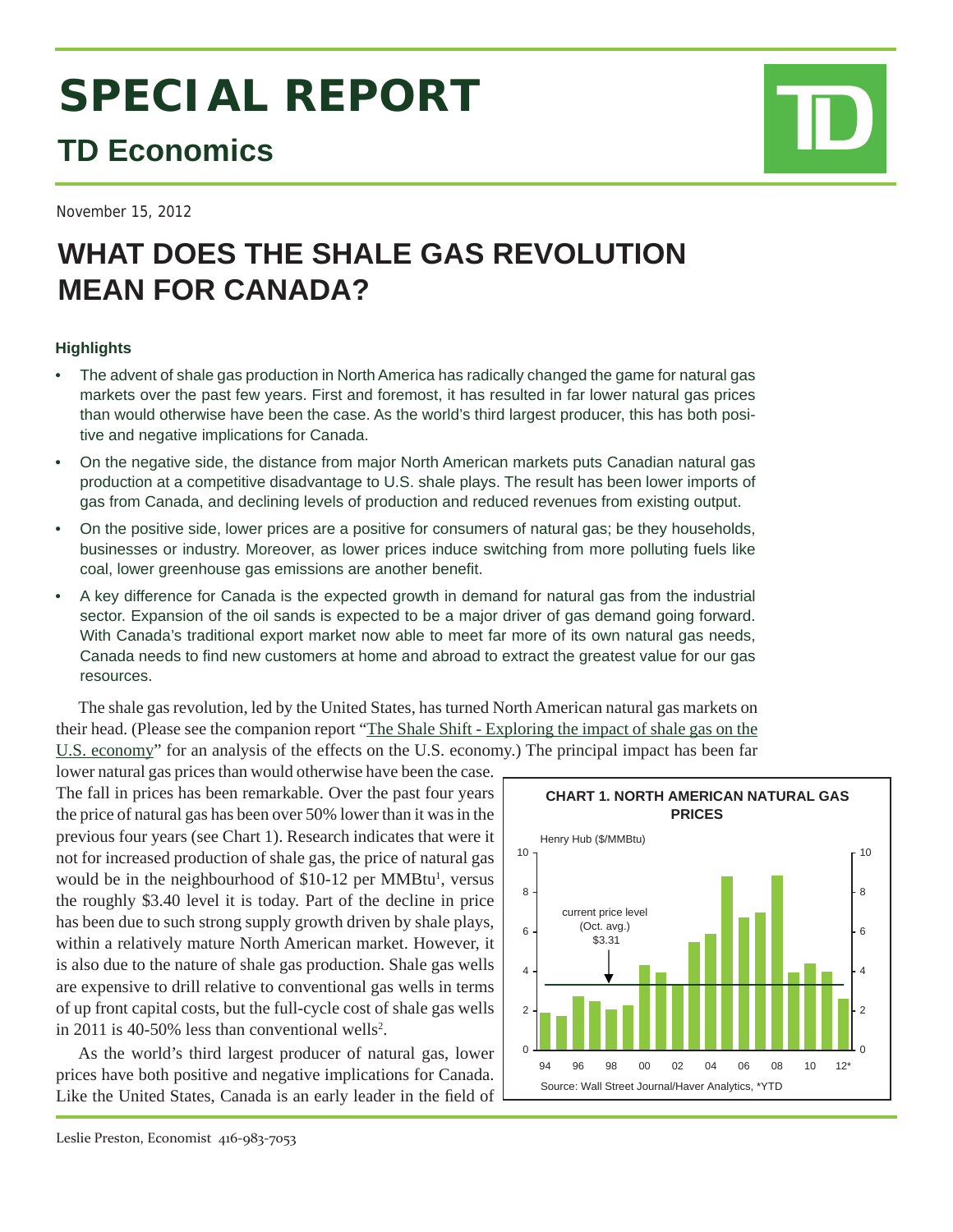

shale gas production. According to the International Energy Agency (IEA), the U.S. and Canada account for virtually all the shale gas produced commercially in the world. However, Canada's shale gas production thus far is miniscule compared to that south of the border<sup>3</sup> (see Chart 2) and reserves are similarly dwarfed by those in the U.S. (see Text Box on page 3 ). Canada's remaining technically recoverable natural gas resources are roughly one third of those in the United States. Not surprisingly, with the U.S. being the only customer for Canada's natural gas exports, the implications of the 'shale gale' are very different for Canada.

As natural gas production in the U.S. has risen, the demand for imports from Canada has shrunk dramatically, taking Canadian production down with it. In 2011, Canada produced 16% less natural gas than it did in 2006, the recent peak for annual production. Looking ahead, Canada's National Energy Board (NEB) expects essentially stagnating production trends until 2020.

Not only does the supply side of the natural gas equation look quite different for Canada, demand growth in Canada is also on a very different path. Canadian natural gas consumption is expected to outpace supply growth over the forecast horizon, leaving less gas available for export (see Chart 3). Relatively stronger demand growth is driven primarily by continued expansion of oil sands production, which is a heavy user of natural gas, as well as growth of natural gas-fired power generation. However, even with less gas available for exports in the future, lower demand from our traditional export market – the U.S. – means there is also the opportunity for producers to realize greater value for their reserves with the prospects for liquefied natural gas exports from B.C. to Asia.



**Lower prices a positive for consumers & businesses**

The cost of natural gas for heating homes or businesses in Canada over the past twelve months is near a ten-year low. While this is a positive for Canadians' pocketbooks, space heating costs represent a very small share of budgets. Natural gas accounts for approximately 1% of Canada's consumer price index, compared to electricity, which is 2  $\frac{1}{2}\%$ . Over the past 30 years efficiency gains have reduced the share of real consumer spending on electricity and home heating from over 5%, to less than 3%.

However, unlike the United States, Canadian households have seen less of an impact of lower natural gas prices on their electricity bills. Primarily due to the prevalence of hydroelectric power in Canada, natural gas makes up a smaller share of the power mix, producing less of a relationship between natural gas and electricity prices than is the case south of the border. Partially because Canada has enjoyed relatively low and regulated power rates over history – and broadly speaking those rates have been rising in recent years for reasons unrelated to natural gas prices – Canadian homes and businesses haven't seen their electricity rates fall due to lower natural gas prices.

Cheaper natural gas is a very modest positive for consumers and businesses in Canada. The decline in prices, as measured by the CPI has been uneven across the country (see Chart 4) with the biggest decline seen in the key producing province of Alberta. Natural gas is not widely available for home heating in Atlantic Canada and so consumers there have not benefited from lower prices. Looking ahead, demand for natural gas from homes and commercial heating is expected to grow at a very modest pace. Similar to the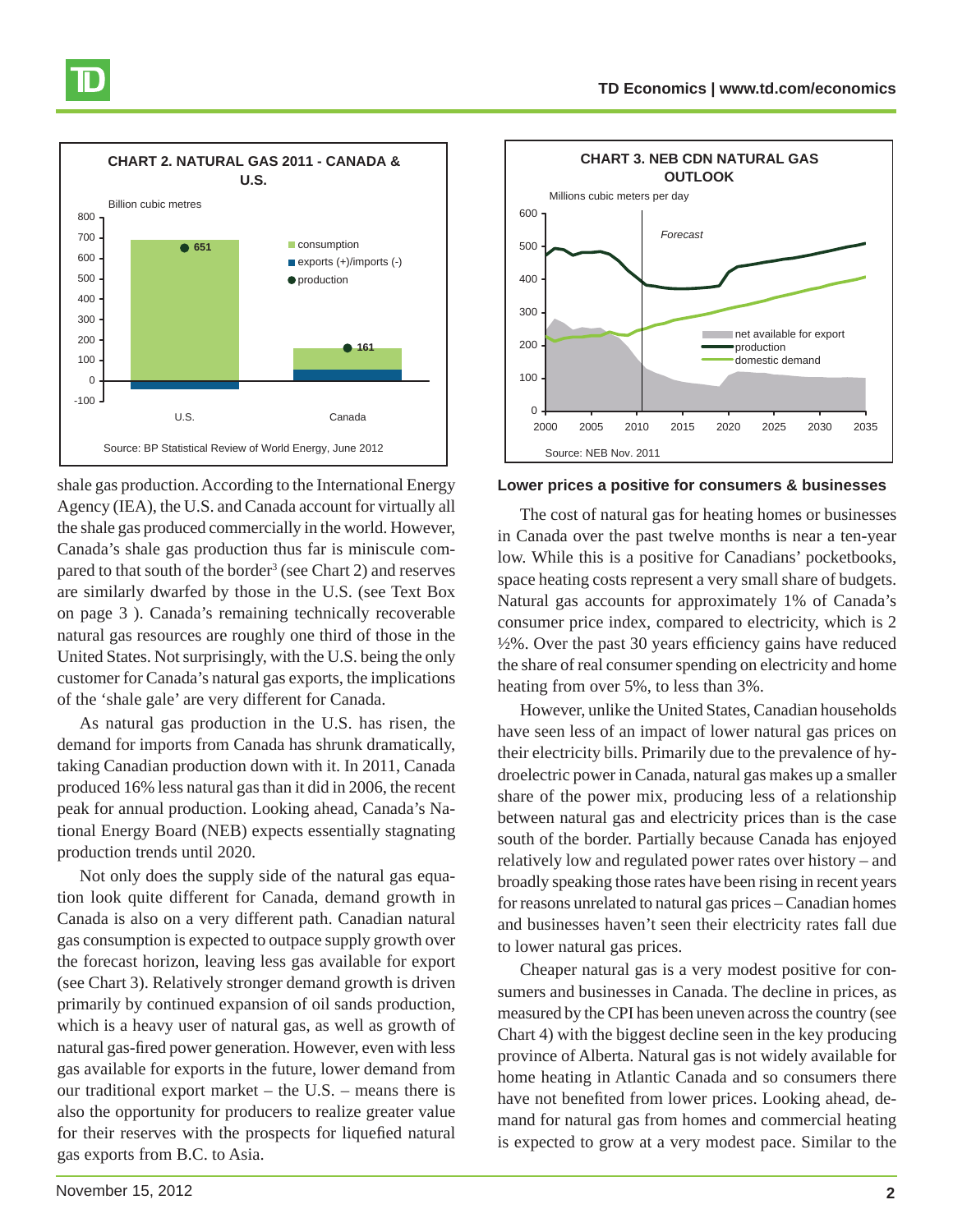

Shale gas refers to natural gas that is trapped within shale formations. Over the past decade, the combination of horizontal drilling and hydraulic fracturing has allowed access to large volumes of shale gas that were previously uneconomical to produce. Shale gas is found in shale "plays," which are shale formations containing significant accumulations of natural gas and which share similar geologic and geographic properties.

Although shale gas development is a relatively mature industry in the United States (with more than 40 000 producing wells), shale gas is still in its nascent stages in Canada. In Canada, potential and producing shale gas resources are found in British Columbia, Alberta, Saskatchewan, Manitoba, Ontario, Quebec, New Brunswick and Nova Scotia (see map). Most of the current drilling and production activities are occurring in northeast British Columbia in the Montney and Horn River shale basins.

The Horn River Basin is a large shale gas region located in the northeastern corner of B.C. near Fort Nelson. It is estimated that there are 61 to 96 tcf of natural gas resources in the area (CSUG), with annual production

estimated to be between 1.5 or 2.5 bcf per day by 2020 (CAPP 2011). The Montney Basin is also a shale gas and tight gas development located in the northeastern part of the province, but principally around Fort St. John and Dawson Creek, extending into Alberta. It is estimated there are 77 to 166 tcf of natural gas resources in the Montney Basin (CSUG), with annual production estimated to range from 3.3 and 4.3 bcf per day by 2020. (CAPP 2011)

Alberta also has significant shale formations, including the Duvernay, Montney and Muskwa, which could ultimately contain 3,324 trillion cubic feet of natural gas, 58.6 billion barrels of gas liquids and 423.6 billion barrels of oil, according the Alberta Energy Resources Conservation Board and Alberta Geological Survey, although development is in the very early stages. The Utica formation is located in Quebec, has an estimated recoverable resource between 18 and 40 trillion cubic feet if fully developed. However, the province has a moratorium on shale gas activity. In New Brunswick, there is an estimated 80+ tcf of natural gas in the McCully and Stoney Creek fields, and if commercially viable, approximately 20% of this total would be retrievable.



Reference: Natural Resources Canada http://www.nrcan.gc.ca/energy/sources/natural-gas/1349

Sources: CAPP (2011) "Upstream Dialogue - The Facts on Natural Gas".

The Atlantica Center for Energy (2011) "The Future Supply of Natural Gas in Our Region: Impacts, Challenges and Opportunities".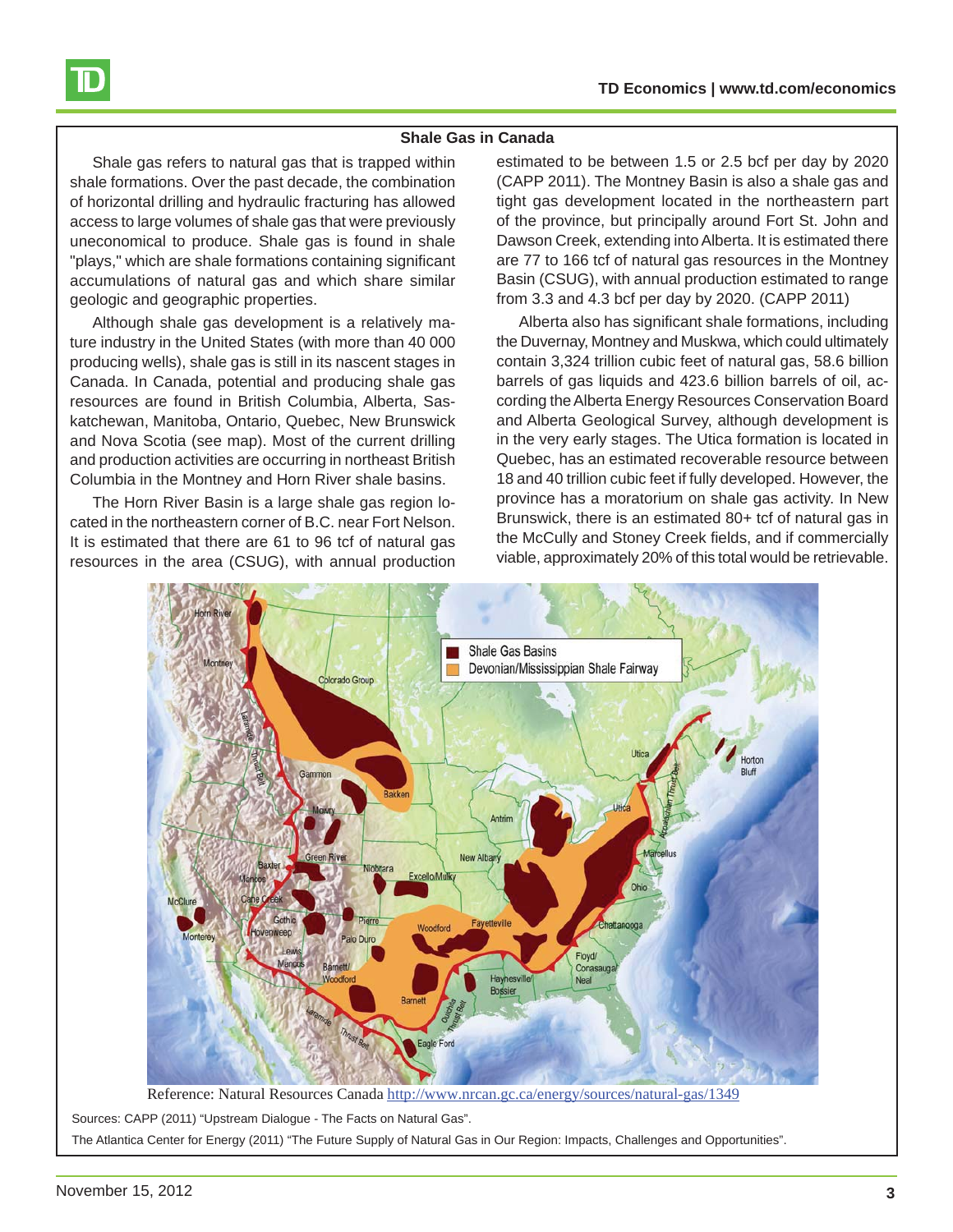

U.S., a combination of modest economic growth, slowing population growth and improved energy efficiency should contain overall demand for natural gas from the residential and commercial sectors (see Chart 5).

#### **Oil sands expansion key to natural gas demand**

A notable difference in the outlook for the demand for natural gas in Canada versus the United States is that Canada is expected to have much stronger demand growth from the industrial sector (see Chart 5), largely due to the expansion of oil sands production. The oil sands industry is a large consumer of energy, and natural gas is used to generate electricity and steam used in production and upgrading bitumen. In fact, the single highest operating cost for in situ extraction (which differs from mining operations) in the oil sands is the cost of natural gas. In 2011, the oil sands consumed 10% of all natural gas produced in Canada, and its consumption grew 14% versus 2010.

Oil sands output is expected to double by 2020, and its consumption of natural gas along with it. The growth in natural gas demand in Canada due to the expansion of the oil sands is a key differentiating factor in the outlook for natural gas demand in Canada, which is expected to grow at a much stronger pace than in the U.S. over the next twenty years.

#### **Demand from power generation also to grow**

The power generation landscape in Canada is far different from that south of the border. Canada's large endowment of hydroelectric power means fossil fuels make up a much smaller share of our power generation mix (natural gas 9% and coal 14%4 ) – making our electricity grid one of the "greenest" in the world. That leaves much less scope for



environmentally beneficial switching from coal to natural gas-fired power generation compared to the United States.

However, natural gas is still expected to make up an increasing share of Canada's power mix in the years ahead. Canada still burns coal, particularly in certain provinces where it makes up a large share of the mix: Alberta (65%), Nova Scotia (57%) and Saskatchewan (43%). Since Ontario is well along the path of phasing out coal, Alberta is now the largest burner of coal for electricity. Strong economic growth in Alberta is fuelling demand for power, and natural gas makes up the majority of planned capacity additions over the next few years. Ontario is also adding significant gas-fired generation in the coming years.

All in, natural gas-fired electricity generation is expected to double over the NEB's base-case forecast to 2035, increasing its share in the power generation mix (see Chart 6). Sev-

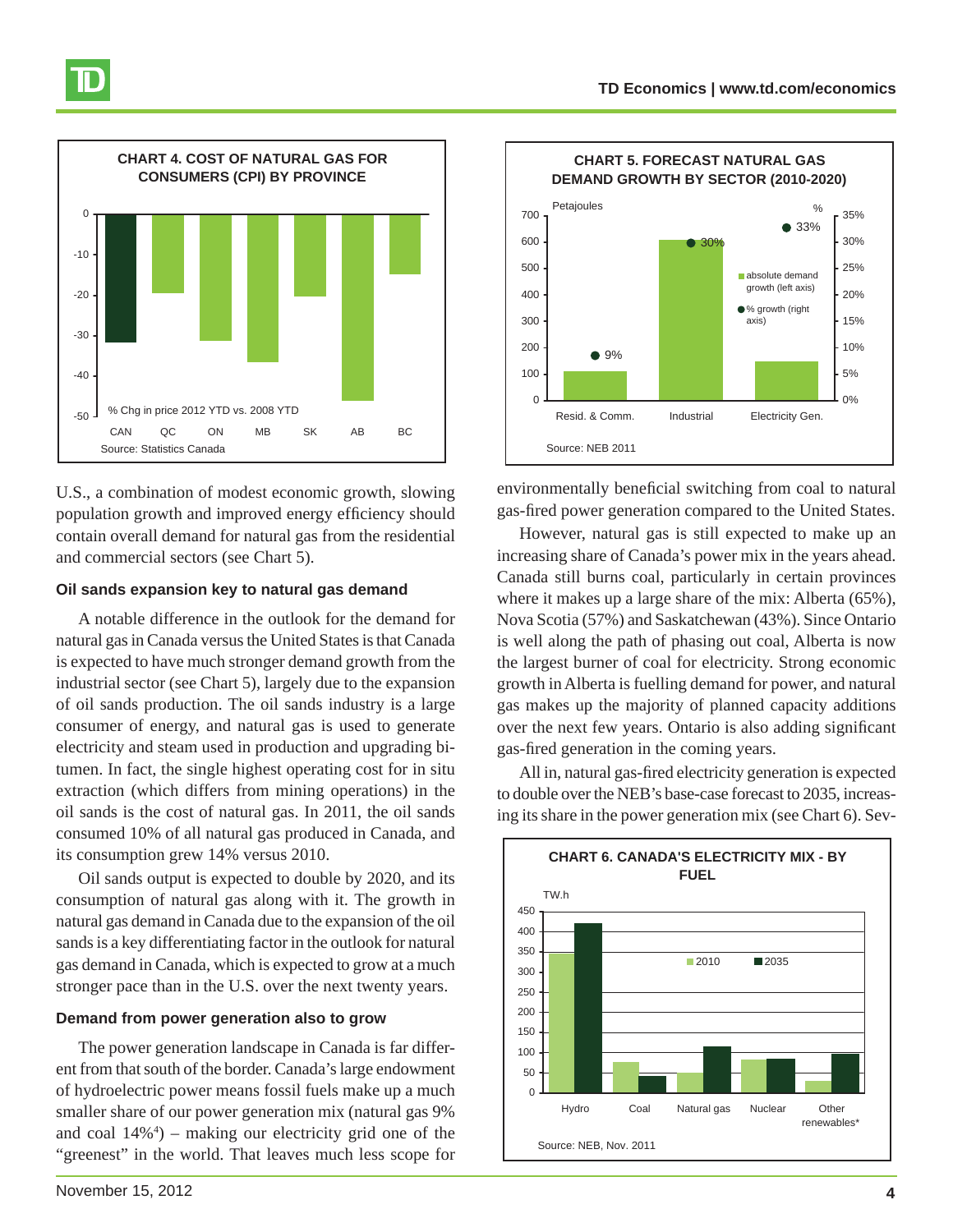eral factors favour natural gas including lower greenhouse gas (GHG) emissions relative to coal, shorter construction time and the ability to be built in smaller increments to match load growth, lower investment costs, and a well-developed supply infrastructure, all enhanced by lower prices. Natural gas-fired generation is also an ideal partner for renewable power sources. Power from wind or solar can be intermittent, and requires a back-up power source that can be dispatched quickly, making flexible gas-fired generation a good match.

The future path of gas demand from the power sector is highly contingent on government policy, and there is upside potential for demand if GHG emission rules were strengthened, which would favour more rapid coal-to-gas switching. Also, if the Ontario government were to change its "green" energy policy it could realize significant cost savings by adopting more natural gas in the power mix, rather than refurbishing its aging nuclear capacity and adding new reactors as planned. The levelized costs (which include the present value of the total cost of building and operating new capacity) of new nuclear capacity is almost twice as expensive as combined-cycle natural gas plants (see Chart  $7$ <sup>5</sup>. While the current Ontario government's policy is to pursue "green" energy, Quebec recently decided against refurbishing its aging nuclear reactor due to the high cost.

#### **Natural gas in transportation – likely in niche markets**

With the ratio of the price of oil relative to the price of natural gas very high by historical standards there is a lot of talk about the increased use of natural gas as a transportation fuel (NGVs). This can either be achieved through compressed natural gas (CNG) or LNG vehicles. Much like switching from coal in the power sector, CNG emits



significantly less pollutants compared to gasoline, fewer GHG emissions, and was roughly half the cost of diesel this past summer. Worldwide, CNG vehicles aren't new, with Iran, Pakistan, Argentina, Brazil and India all leading users of natural gas vehicles.

Looking at the potential for greater adoption in passenger vehicles, NGVs have to compete against electric cars in the "alternative fuel" market. While the difference in upfront cost is a toss-up between the two, efficiency, availability of fuelling stations, and fuel costs all favor electric cars over NGVs. NGVs do have the advantage of a longer range and faster refueling time, which are more important for trucking and fleet applications. Overall, wide-scale adoption among consumer vehicles looks unlikely without preferential subsidies.

There is greater opportunity for natural gas in the heavyduty vehicle (HDV) market, mainly because under current technology, it is difficult to run a truck on a battery. Industrial vehicles also look to show potential, and Caterpillar and Westport have announced a joint venture to power off-road heavy equipment with natural gas. But, commercial production of the vehicles is not planned to start for another five years.

In line with the economics above, direct vehicle use is unlikely to be a major source of natural gas demand going forward. Still, it may increasingly be the case that natural gas indirectly fuels cars through electricity generation.

#### **LNG - The key to unlock production potential**

Due to rising shale gas production in the U.S., the American government forecasts that gas imports from Canada will fall 65% to 2035. Against a backdrop of a relatively strong demand forecast in Canada, the amount of natural gas available to be exported from Canada also declines, leaving only a modest amount of natural gas available to be exported as LNG. However, there are significant unconventional natural gas deposits (shale and tight gas) in Northern B.C. that could be developed beyond what the NEB is forecasting if new export markets are opened.

There are several projects in the planning stages for B.C.'s west coast, in addition to one recently proposed in Nova Scotia. The opportunity for LNG exports is driven by the very large spread between North American natural gas prices and prices elsewhere (see Chart 8) which are typically indexed to the price of oil. Currently, the price differential for LNG in Japan (\$15.45/Mcf) and what Western Canadian suppliers are receiving (\$3.38/Mcf) is \$12.07/Mcf, and the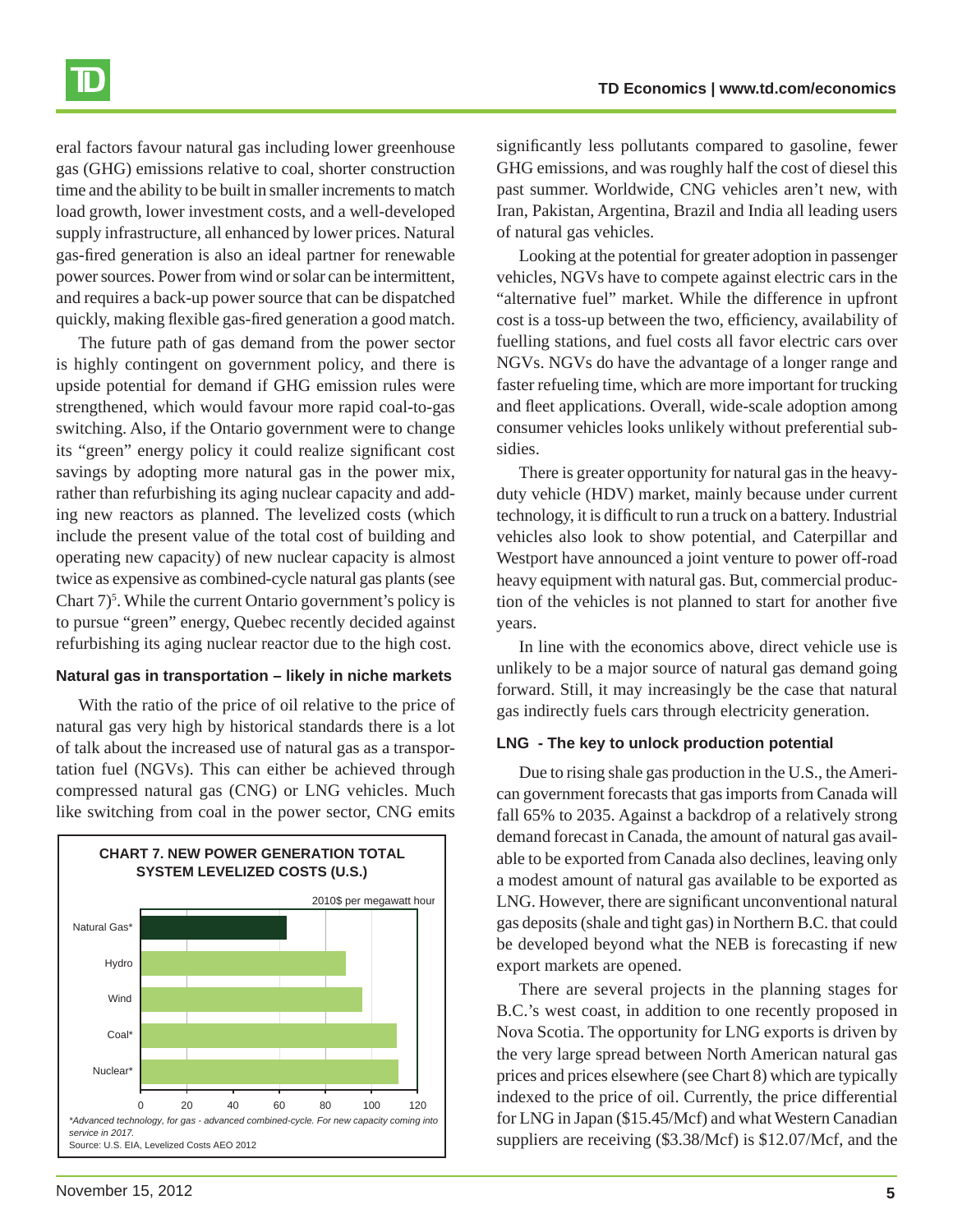

costs of liquefaction and shipping are approximately \$4.50/ Mcf<sup>6</sup>. That shows a significant opportunity for producers, even if North American natural gas prices rise.

In fact, with demand in B.C. not growing rapidly, and exports to the U.S. declining, the development of B.C.'s significant unconventional natural gas deposits (such as Montney and Horn River) hinges on opening up new export markets. There is currently 9 Bcf/d of proposed LNG capacity on the table for the B.C. coast, an amount equivalent to roughly two thirds of total Canadian production last year.

 Canada isn't the only country keen to supply the lucrative Asian market with natural gas. Australia is already a major LNG exporter, and is also ramping up its capacity. Indications are that Canadian costs are competitive with Australia, the distance is only modestly farther and Asian buyers likely want to diversify their supply. The project that is the furthest along is Kitimat LNG, targeted to be in service in 2016. However, it is still working to secure finalized contracts with potential customers as negotiations over pricing continue.

It is unlikely that all of the proposed LNG export capacity currently proposed for northern B.C. will ultimately be built, so the race is on for Canadian producers to ink deals. Most industry forecasts expect LNG exports from Canada to commence in the second half of this decade, but the volumes are likely to be modest in the context of total Canadian production. Notably, the IEA includes LNG exports to Asia in its base-case forecast, but believes that they are limited due to increases in gas production in Asia and LNG from Australia.

#### **The Bottom Line**

Compared to the U.S., North America's shale gas revolution is a very different story for Canada. As the world's third largest producer, it has both positive and negative implications for Canada. It has hit prices hard, lowering production and exports, and hence revenues to producers and royalties to governments. On the other hand, lower prices are a positive for consumers of natural gas, including industrial users. Quite apart from saving money, as lower natural gas prices help induce more switching in power generation from coal to natural gas, reduced GHG emissions are another benefit.

So where do lower prices and fewer exports to the U.S. leave Canada? Well for starters, domestic demand is expected to grow at a much stronger pace than in the U.S. driven primarily by expansion of the oil sands. All else being equal, that reduces the amount of gas available for export in a straight-line production forecast scenario. We expect natural gas prices to rise back above \$4/MMBtu over the medium term, which should help producers. But, with Canada's traditional export market now able to meet far more of its own natural gas needs, Canada needs to find new customers at home and abroad to extract the greatest value for our gas resources.

Expansion of natural gas-fired power generation is one avenue, as is the potential for LNG exports, particularly to Asia. The prospects for LNG exports are highly sensitive to the expected price differential between gas in North America and Europe or Asia. That differential looks to remain high enough to induce exports for now, but any change in the structure of oil-linked natural gas prices overseas or increased competition from LNG exports elsewhere, has the potential to shift the economics of the proposed mega projects, and Canada must act quickly to secure contracts. If the shale gas revolution has taught us anything, it's that resource economics can shift dramatically in a relatively short period of time.

> *Leslie Preston, Economist 416-983-7053*